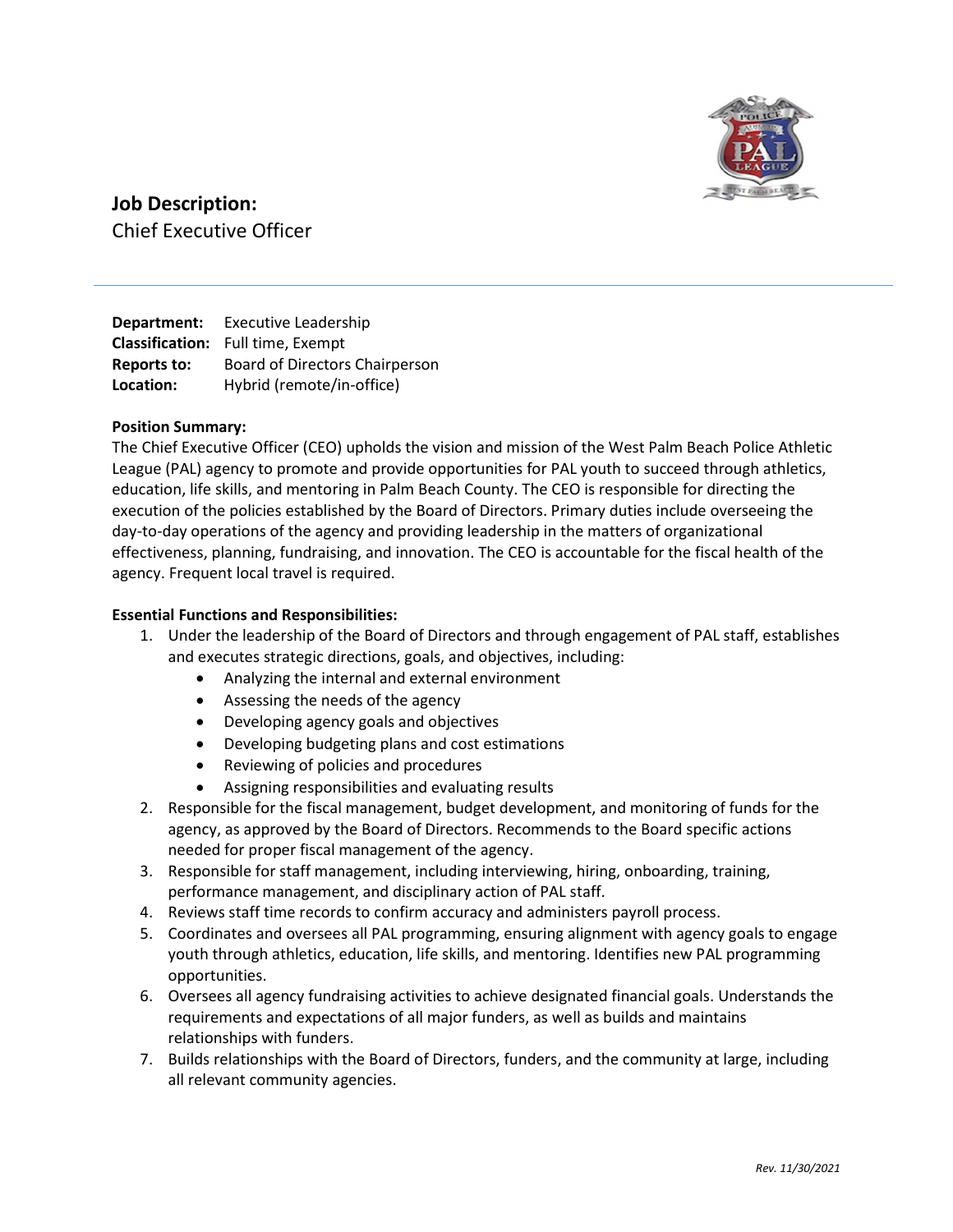- 8. Organizes, executes, and promotes all aspects of agency fundraising events, such as Ballroom Blitz.
- 9. Identifies, solicits, and cultivates potential new sources of funding in alignment with the agency's fiscal goals. Establishes and maintains updated donor database.
- 10. Collects and provides the Board and Committees with timely and relevant information, data, reports, and support to facilitate decision-making and evaluation.

## Other Responsibilities:

- Executes PAL policies and procedures, as set forth by the Board of Directors.
- In all manners acts in the best interest of the PAL agency and youth.
- Maintains positive partnerships with West Palm Beach Police Department and other law enforcement agencies that support PAL.
- Meets with PAL parents/guardians as needed to address questions and concerns related to the youth's success in PAL programming.
- Attends regular meetings of the Board of Directors, all Board Committees, as well as staff meetings and those related to agency issues.
- Provides a facility tour and orientation for all new Board of Directors.
- Ensures timely updating of PAL website and promotes agency programming and events on social media outlets.
- Serves as a liaison between the Board and media on agency issues.
- Promptly reports to the Executive Committee any legal actions, legal issues or problem areas confronting the agency.
- Ensures a safe working and youth environment to reduce the risk of injury or accidents. Completes accident reports promptly in the event of injury or accident.
- Ensures proper maintenance and cleanliness of PAL facilities and vehicles.
- Ensures proper security procedures are in place to protect employees, youth, volunteers, and agency assets.
- Acts as an ambassador for PAL in the community.

This job description does not state or imply that the above are the only duties and responsibilities assigned to the position. Employees holding this position will be required to perform any other jobrelated duties as requested by the Board of Directors.

#### Knowledge, Skills and Abilities:

- Knowledge of Palm Beach County communities, state and local government initiatives, public funders, and the grant solicitation process.
- Excellent interpersonal, relational, problem solving and communication skills; both verbal and written, including presentation skills.
- Ability to manage a diverse staff and to work effectively with clients and coworkers.
- Ability to independently plan, organize, and successfully execute work assignments and projects with minimal management oversight.
- Ability to manage multiple priorities and manage time effectively to meet established timelines for work completion.
- Must have strong business and leadership skills.
- Must possess qualities of decency, integrity, decisiveness, transparency and discretion.
- Ability to coordinate and clearly articulate the short-term and long-term goals of the agency, employing input from the Board, staff, and community at large.